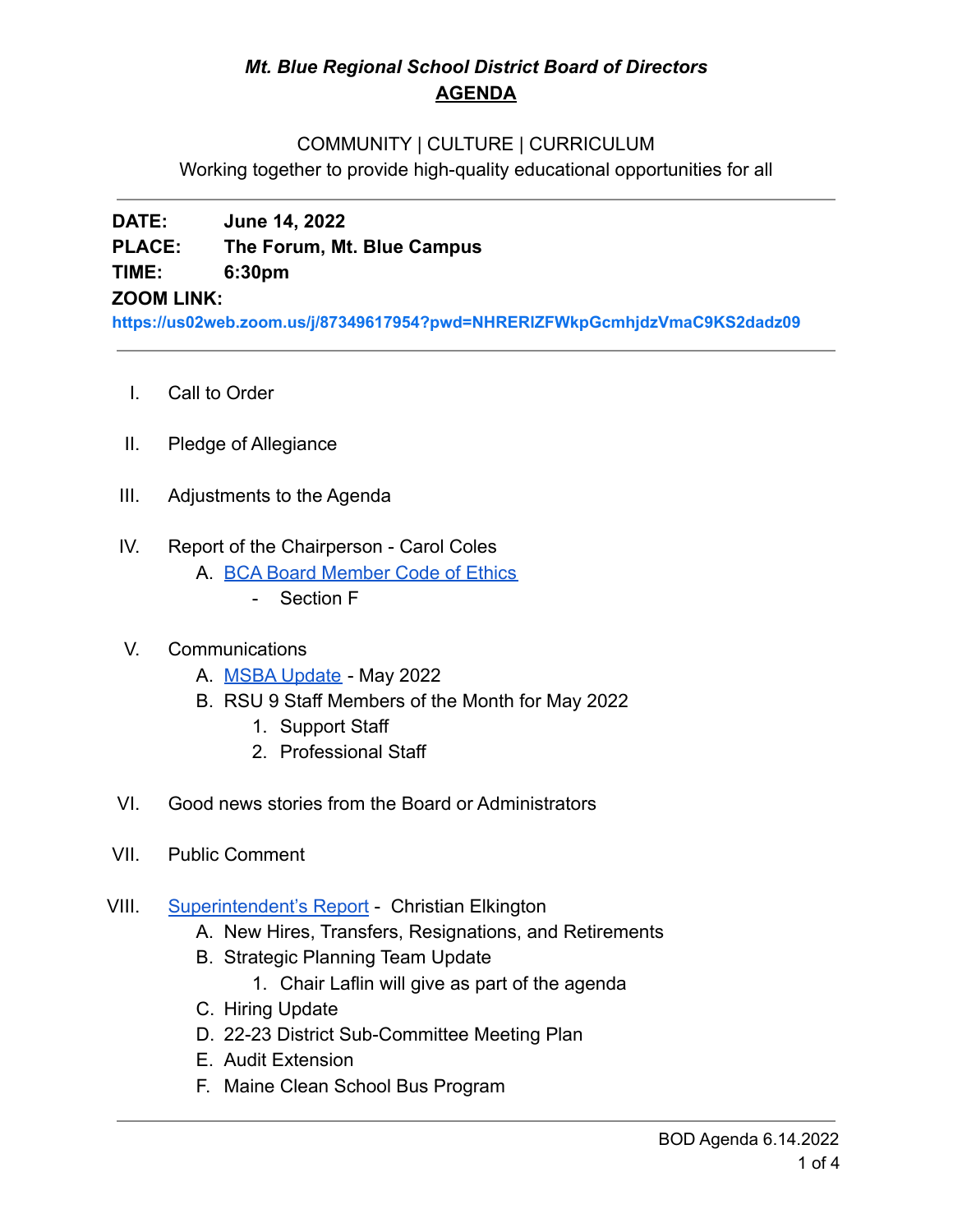- IX. Administrator Reports
	- A. [McKinney-Vento,](https://drive.google.com/file/d/1E6r1SwDc6ZUPsAY7cqHTyACoqB8qn3iD/view?usp=sharing) Lisa Sinclair, Liaison
	- B. [Curriculum](https://drive.google.com/file/d/1LAU6cslWGVv0jPQZV4hmg1kNGMZM5Xkg/view?usp=sharing), Laura Columbia, Director of Curriculum
- X. Presentations
	- A. [Jobs for Maine Graduates](https://drive.google.com/file/d/1abQEuG58O709hggQN4r-F3wYt91FO6ek/view?usp=sharing) Matt Reynolds, JMG Master Specialist, and Students
- XI. Consent Agenda
	- A. New Hires
	- B. Board Minutes from [May 10, 2022](https://drive.google.com/file/d/1Q5EEMYLXsJtjFpCPGg4QkH-_eA38MyWN/view?usp=sharing) and [May 24, 2022](https://drive.google.com/file/d/1_PDJLby7JAK7PgpIUK2hXXKP9K-OCvs5/view?usp=sharing)
	- C. Committee Report Outs and Minutes
		- 1. [Operations Committee](https://drive.google.com/file/d/1n4EilO_AjYEJNzWWUILSgfYClFogPbKj/view?usp=sharing) June 7, 2022
		- 2. [Personnel & Finance Committee](https://drive.google.com/file/d/1KDwrjj6uOhKxNY3hnfU81Whm0ydfEibe/view?usp=sharing) June 7, 2022
		- 3. [Educational Policy Committee](https://drive.google.com/file/d/1QiOD5P6QETu5l7kpGRV5aU2GYWHlGuUl/view?usp=sharing) June 7, 2022
	- *Motion to approve the consent agenda.*
- XII. New Business
	- A. Strategic Planning
		- 1. [Planning Process Summary](https://drive.google.com/file/d/1_UzVKuQfReAYYRJSeD9BGhMuRKCht2q7/view?usp=sharing)
		- 2. Drafts
			- a) [Goals](https://drive.google.com/file/d/1uoZSI5OgzslgRUHLcoMEf-CZhAmTLN37/view?usp=sharing)
			- b) [Strategic Objectives](https://drive.google.com/file/d/1T5B5npm3GC6of7ORnlpJgMv2-P7y6s9p/view?usp=sharing)
			- c) [Core Learning Principles](https://drive.google.com/file/d/16_jGBu9SZKT7QPrzkGGik6ZVRKAp9C99/view?usp=sharing)
		- 3. Review & discussion
		- 4. Next steps
			- a) Approve at our next meeting or?
	- B. Can or should we reschedule the last Board Meeting in June
		- 1. Is scheduled for June 28th, when I will be at a conference in FL.
		- 2. Can we reschedule for some final business on Thursday, June 23rd or should we have a district administrator w/Superintendent Certificate stand in for me?
	- C. Should Sub-Committee meetings have a ZOOM option while gas prices are so high?
		- 1. Discussion/thoughts?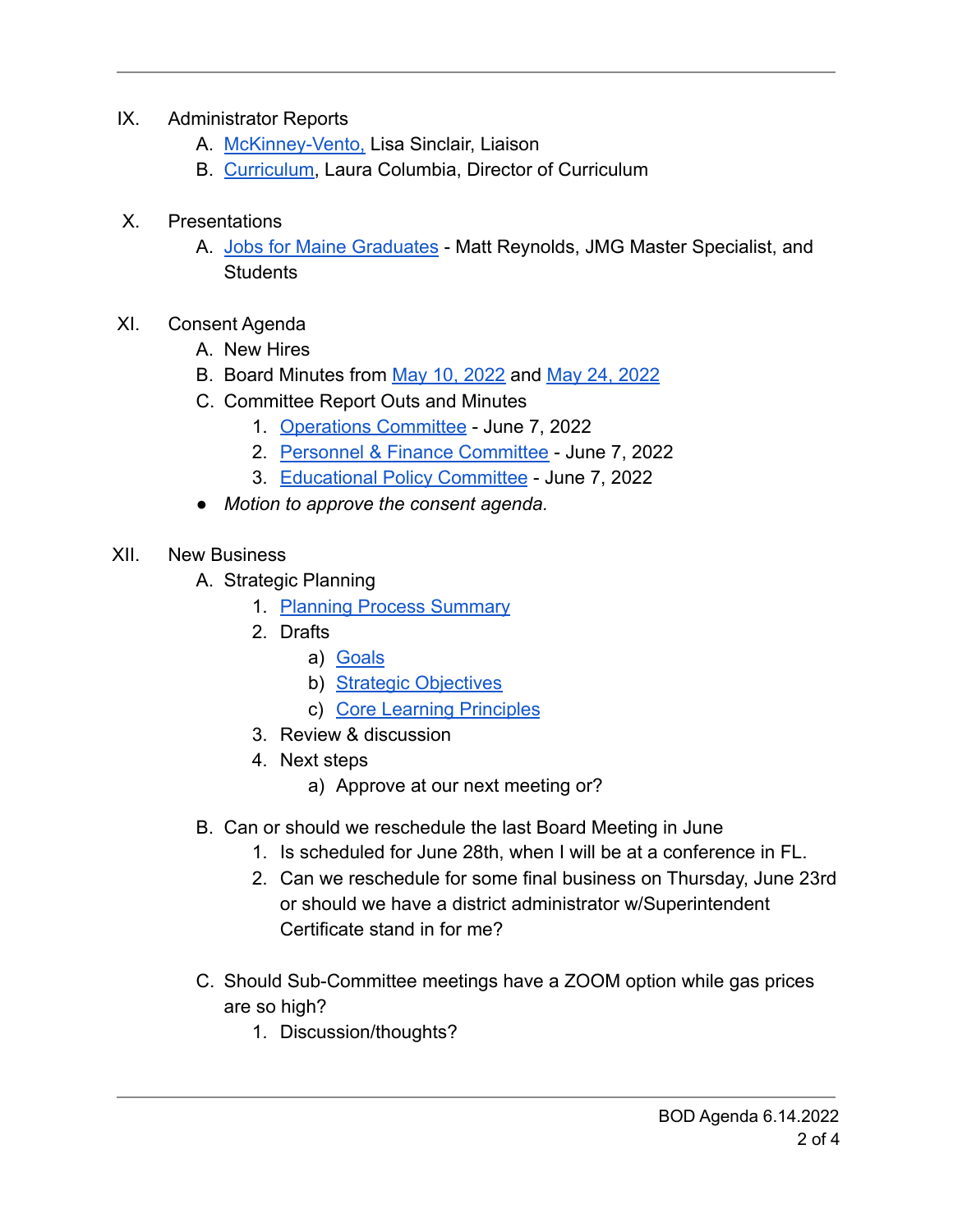- D. CTE Personnel Infrastructure and Equipment Grant Elkington
	- 1. [Conditional Contract Award Letter](https://drive.google.com/file/d/1iMfo0n4NJBWfk447fjCsVvJNZEcGWwtm/view?usp=sharing)
- *● Motion to approve the CTE Personnel Infrastructure and Equipment Grant Application as presented.*
- E. Second and Final Reading of Board Policies
	- 1. JLC: Wellness Policy
		- a) [Revised Draft JLC](https://drive.google.com/file/d/1UNLwUPrkVz01B1BmkcLmEUEUKLznzdhP/view?usp=sharing) (6-7-22)
		- b) [Clean copy of JLC](https://drive.google.com/file/d/14ngg6Zr6UWYgPK-jsqENLYvfxseo022A/view?usp=sharing) for approval
- *● Motion to approve the second and final reading of Board Policy JLC: Wellness Policy*
- F. Rehire W.G. Mallett School Principal
	- 1. 11-month Contract
	- 2. Maine law provides that an administrator "may be restored to service as a classroom-based employee or school administrator in a school...in one-year contracts, which may be non-consecutive." 5 M.R.S.A. § 17859(1-A)(A) ([https://legislature.maine.gov/statutes/5/title5sec17859.html\)](https://legislature.maine.gov/statutes/5/title5sec17859.html).
- *● Motion to rehire Tracy Williams as the principal of W.G. Mallett School on a prorated 11-month contract with a starting date of August 1st, 2022.*
- G. Executive Session pursuant to 1 M.R.S.A. §405(6)(D) Labor Contract discussion
- *● Motion to go into Executive Session pursuant to 1 M.R.S.A. §405(6)(D) - Labor Contract discussion*
- H. Executive Session pursuant to 1 M.R.S.A. § 405(6)(A) Evaluation of **Superintendent**
- *● Motion to go into Executive Session pursuant to 1 M.R.S.A. § 405(6)(A) Evaluation of Superintendent*

## XIII. Adjourn

#### **NEXT SCHEDULED BOARD MEETINGS**

June 28, 2022 - 6:30pm - The Forum, Mt. Blue Campus July 12, 2022 - 6:30pm - The Forum, Mt. Blue Campus July 26, 2022 - 6:30pm - The Forum, Mt. Blue Campus

#### **UPCOMING COMMITTEE MEETINGS**